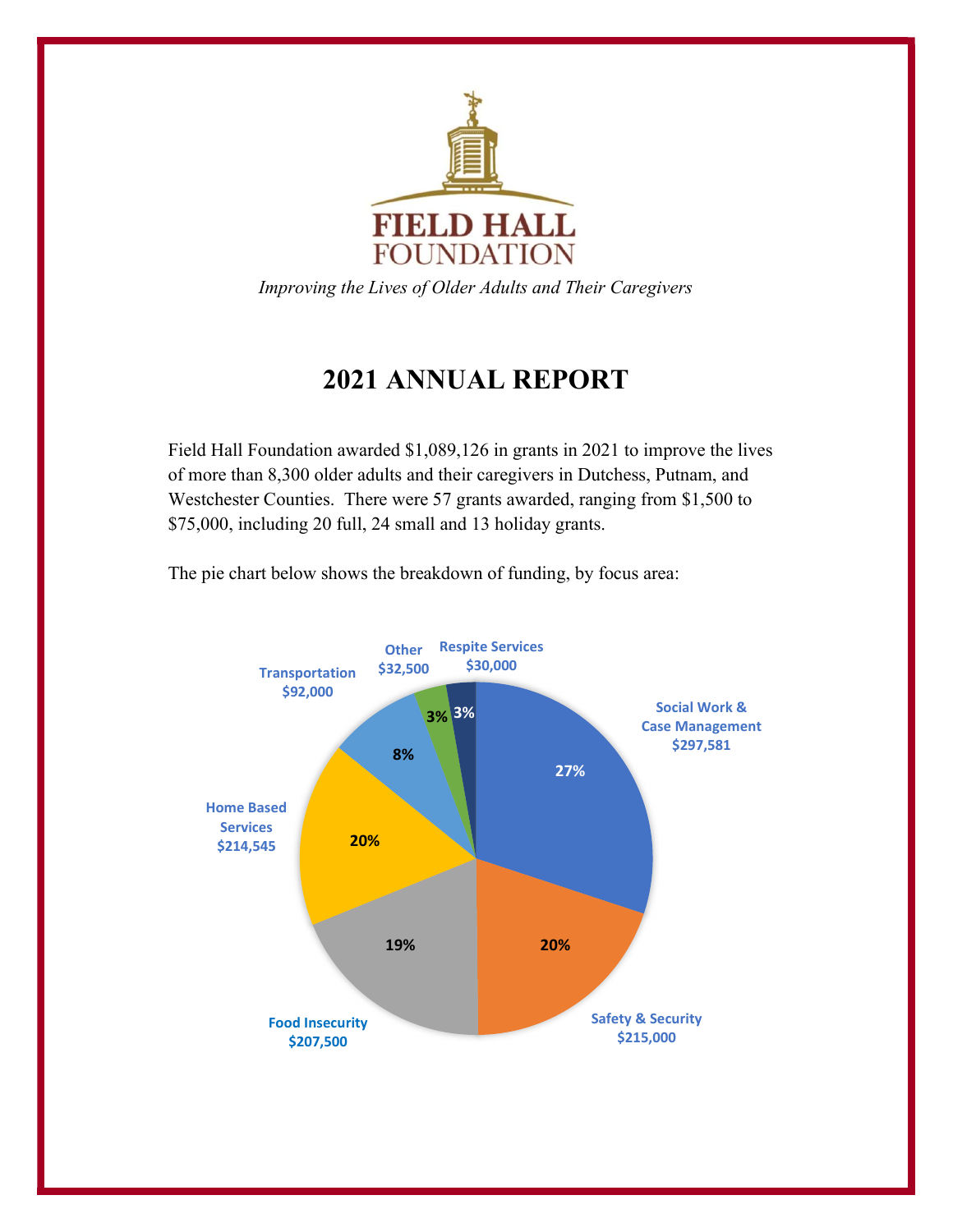More than 27% of this year's funding provided Social Work and Case Management services to 2,959 seniors. These grants were primarily used to help seniors obtain the programs and benefits they are entitled to, with focuses on mental health, dementia, and kinship caregivers, as well as access to the COVID-19 vaccine.

Grants for Home Based Services ranged from expanding an adaptive living program for blind and visually impaired older adults, to providing technology and education to combat social isolation, to providing workplace readiness and placement services to help seniors re-enter the job market.

Wrongful evictions and elder abuse were addressed through Safety  $\&$  Security grants, as well as home modifications and repairs that allow older adults to live safely in their own homes.

Food Insecurity continued to impact seniors in all three counties, and the Foundation was able to double the funding previously provided to assist more than 4,000 seniors.

The Foundation's funding for **Transportation** made it possible for seniors to attend their local senior center and go grocery shopping, as well as transport home-health aides to seniors' who live in the more rural parts of the region.

A skilled nursing residence used their funding to pilot a Respite Program that provides short-term 24-hour care to seniors in need, allowing relief for their caregivers.

## Over \$2 million has been awarded in grants!

Since the Foundation's grantmaking program began in January 2019, the Foundation has provided \$2,173,126 in funding to support nonprofits and local government agencies who are working to improve the lives of older adults and their caregivers.

Visit www.fieldhallfoundation.org for more information.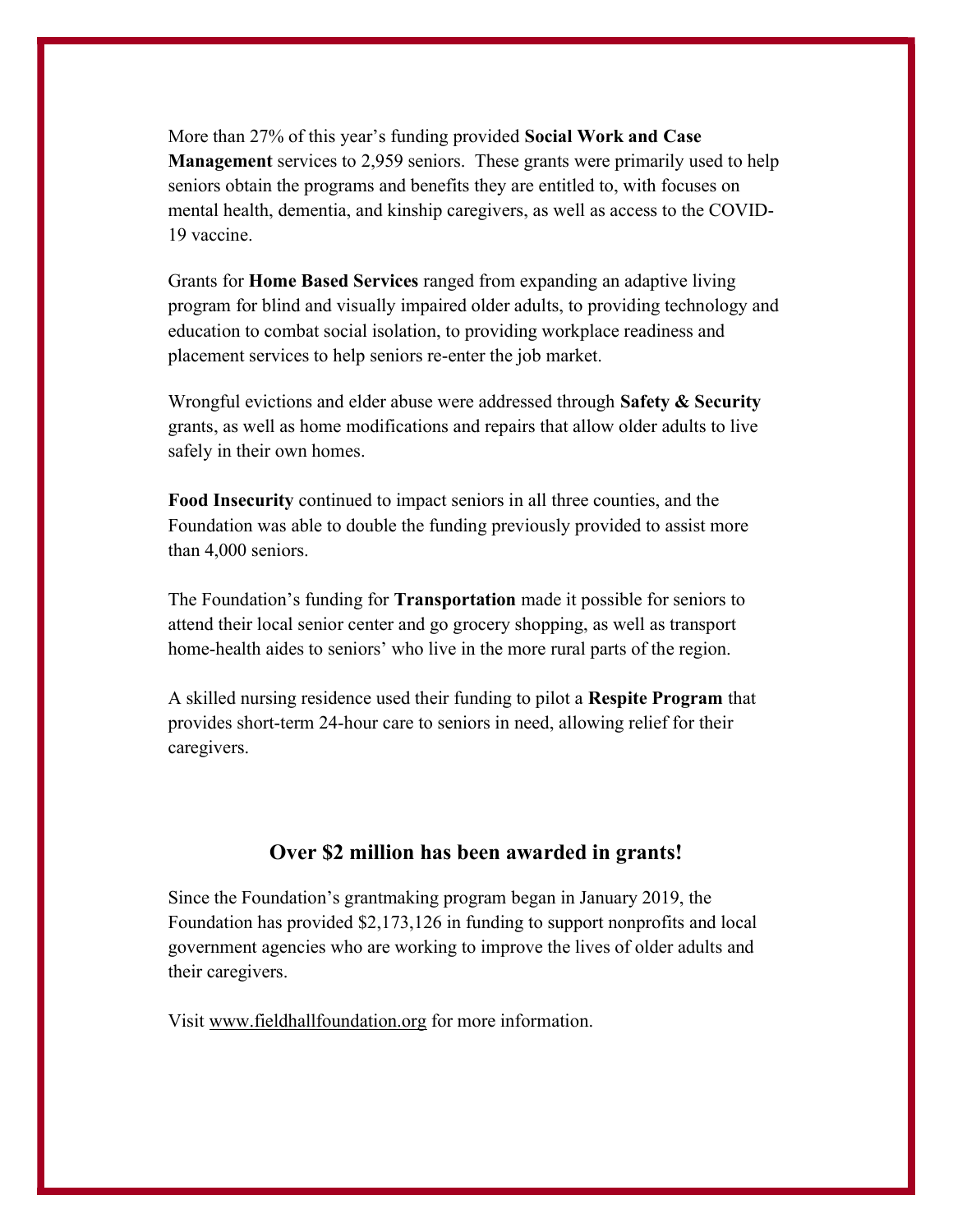# 2021 GRANTS INDEX by Focus Area

## Food Insecurity, \$207,500 Awarded

## Caring for the Hungry and the Homeless in Peekskill, Fall 2021 \$10,000

To support Fred's Pantry's program for food insecure seniors

## Caring for the Hungry and the Homeless in Peekskill, 2021 Holiday Grant \$2,000

To support their program for seniors during the holiday season

## Catholic Charities of Dutchess, Fall 2021

\$50,000

To alleviate food insecurity and address healthcare needs via a case manager run mobile food pantry

## Catholic Charities of Putnam & Westchester, 2021 Holiday Grant

\$2,500

To support their program for seniors during the holiday season

## Community Center of Northern Westchester, Fall 2021

\$20,000

To lessen food insecurity among seniors in northern Westchester

## Community Center of Northern Westchester, 2021 Holiday Grant

\$2,000

To support their program for seniors during the holiday season

## Dutchess Outreach, 2021 Holiday Grant

\$2,000

To support their program for seniors during the holiday season

## First Presbyterian Church, Yorktown Food Pantry, 2021 Holiday Grant \$2,000

To support their program for seniors during the holiday season

## Food Bank of the Hudson Valley, Winter 2020/21

\$25,000

To expand their senior food delivery program in Dutchess County and launch the program in Putnam County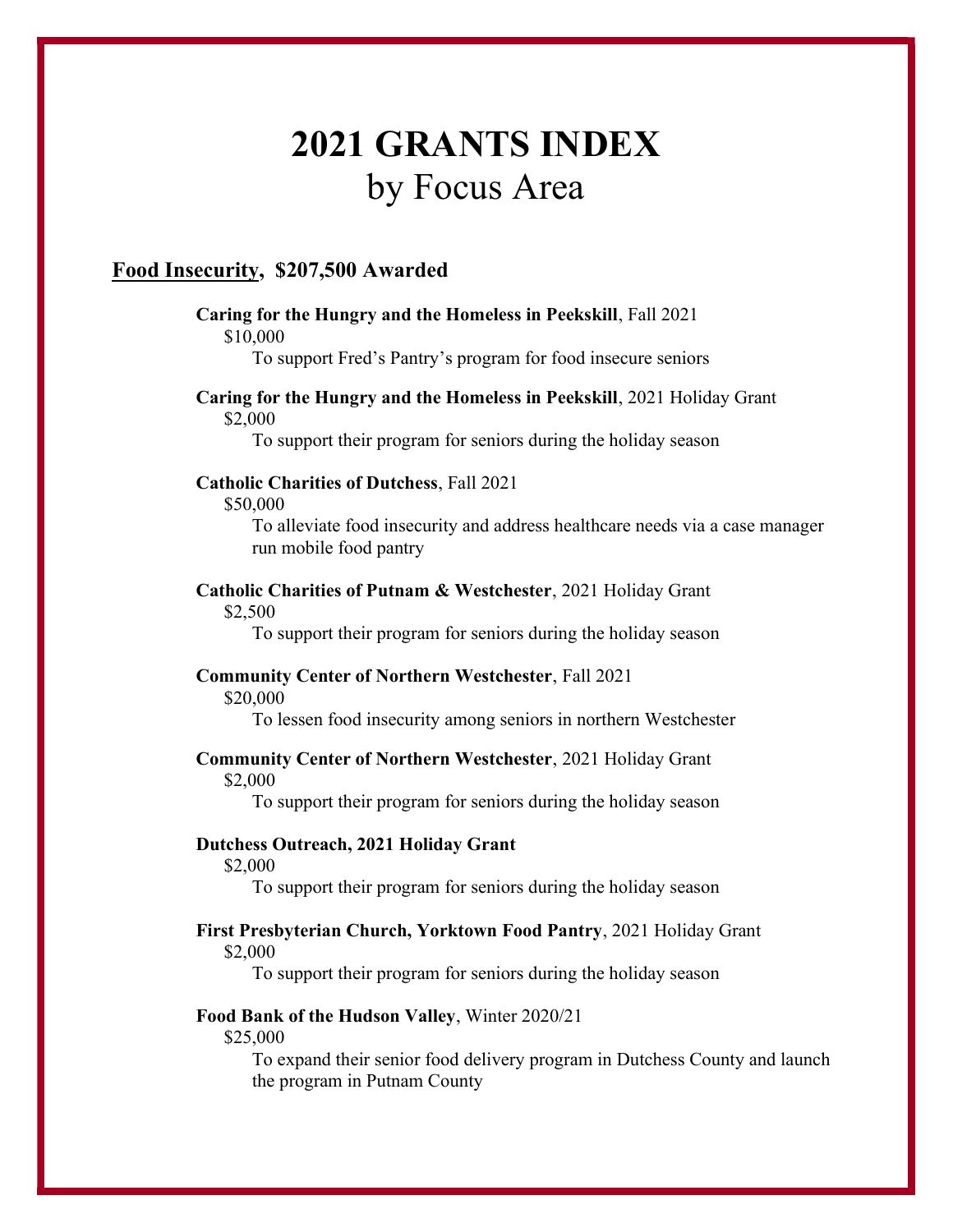## Hillside Food Outreach, Fall 2021

\$15,000

To increase the quantity of fresh foods in deliveries to homebound seniors in Putnam and Westchester counties

## Hillside Food Outreach, 2021 Holiday Grant

\$2,000

To support their program for seniors during the holiday season

### HOPE Community Services, Summer 2021

\$15,000

To provide and deliver groceries to low-income, homebound seniors in New Rochelle

#### HOPE Community Services, 2021 Holiday Grant

\$2,500

To support their program for seniors during the holiday season

## Meals on Wheels of Hyde Park, Fall 2021

\$7,500

To support their program and provide emergency financial assistance to eligible clients

## Meals on Wheels of Greater Poughkeepsie, 2021 Holiday Grant

\$1,500

To support their program for seniors during the holiday season

## Meals on Wheels of New Rochelle, Fall 2021

\$10,000

To support the Meals on Wheels program

#### Meals on Wheels of New Rochelle, 2021 Holiday Grant

\$2,000

To support their program for seniors during the holiday season

## Mount Kisco Interfaith Food Pantry, Inc., Spring 2021

\$5,000

To support their home-delivery program to seniors in the Mt. Kisco area

## Mount Kisco Interfaith Food Pantry, Inc., 2021 Holiday Grant

\$1,500

To support their program for seniors during the holiday season

#### North East Community Center, Fall 2021

\$15,000

To provide home delivered food pantry services to seniors in rural areas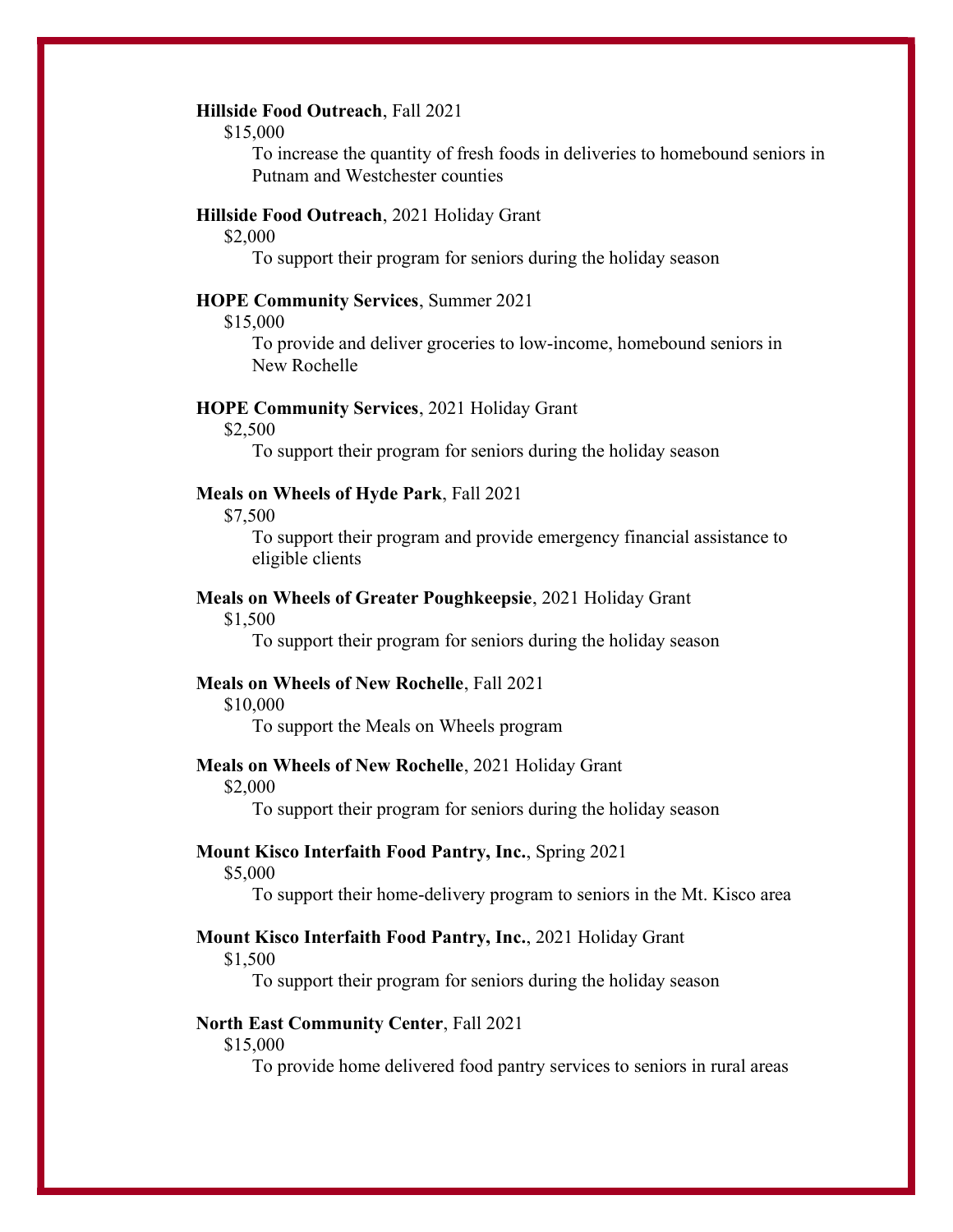## North East Community Council, 2021 Holiday Grant

\$2,000

To support their program for seniors during the holiday season

## Pawling Resource Center, Summer 2021

\$5,000

To address and relieve food insecurity for seniors in the Pawling community

## Pawling Resource Center, 2021 Holiday Grant

\$1,500

To support their program for seniors during the holiday season

## Second Chance Foods, Spring 2021

\$5,000

To support their meal and grocery delivery program to homebound seniors in Putnam County

### Second Chance Foods, 2021 Holiday Grant

\$1,500

To support their program for seniors during the holiday season

## Home Based Services, \$214,545 Awarded

## Cancer Support Team, Summer 2021

\$25,000

To provide critical in-home nursing, counseling and case management services for low-income, elderly cancer patients

## CAREERS Support Solutions, Inc., Summer 2021

\$40,000

To provide workforce readiness skills, job placement, and continued support to seniors with developmental disabilities, and expand its services to seniors without disabilities

## Dutchess County Office for the Aging, Winter 2020/21

\$14,545

To reduce senior isolation by providing technology, IT support, and virtual educational and social programming

#### VISIONS/Services for the Blind and Visually Impaired, Summer 2021

\$75,000

To expand their vision therapy program for older adults and their families to Dutchess and Putnam Counties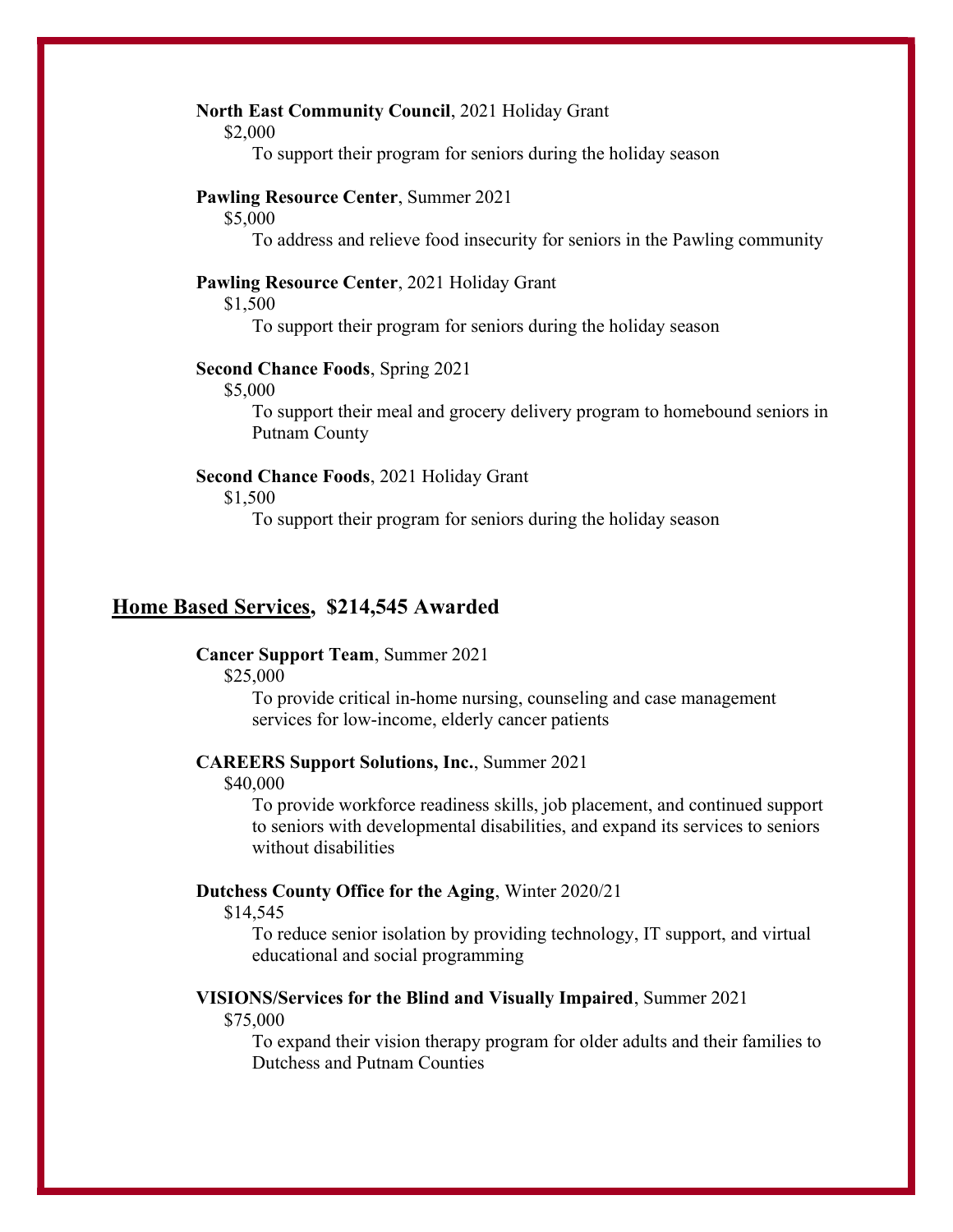## Westhab, Inc., Fall 2021

\$30,000

To combat digital inequity and social isolation by providing seniors with technology and internet education services

## Yonkers Office for the Aging, Spring 2021

\$30,000

To pilot a program that will administer bill management services to Yonkers seniors who are struggling to manage their household bills

## Other, \$32,500 Awarded

CancerCare, Summer 2021

\$15,000

To provide direct emergency financial assistance to cancer patients and their caregivers for treatment-related expenses

## United Hebrew, Fall 2021

\$7,500

To expand the Music & Memory Program for residents and patients diagnosed with dementia

## United Way of Westchester and Putnam Counties, Spring 2021

\$10,000

To include senior-specific essential goods with their home-delivery program to seniors in Putnam and Westchester counties

## Respite Services, \$30,000 Awarded

## Cabrini of Westchester, Summer 2021

\$30,000

To provide frail, older adults living at home up to one week of respite care at their skilled nursing facility, thereby giving a much-needed break to the spousal/relative caregivers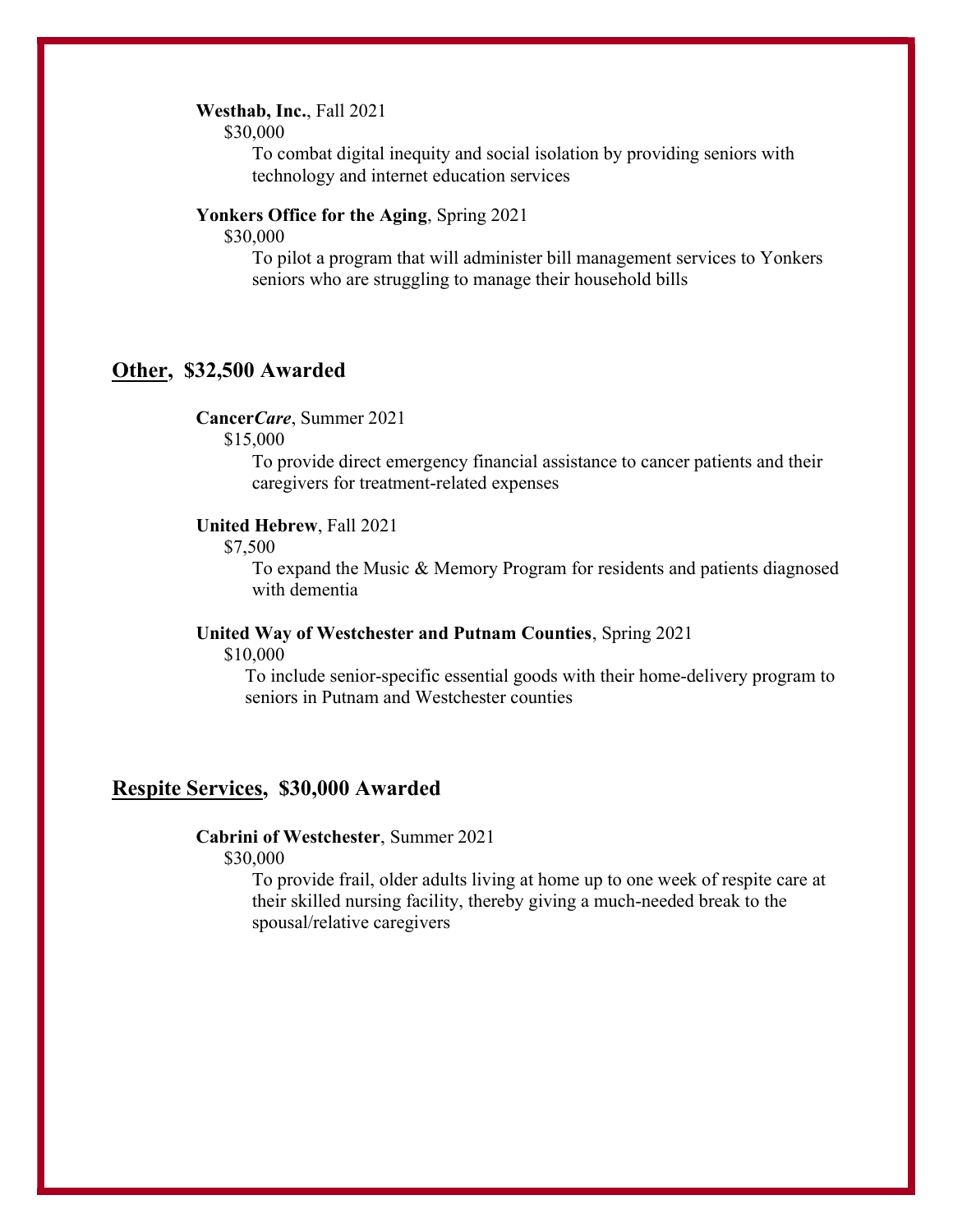## Safety & Security, \$215,000 Awarded

## A-HOME, Winter 2020/21

## \$15,000

To install safety devices and systems in their senior residences

## Greystone Programs, Summer 2021

\$15,000

To replace the roof for a group home in Dutchess County for seniors with developmental disabilities

## Habitat for Humanity of Dutchess County, Fall 2021

\$15,000

To install handicap accessible entrance ramps at eligible seniors' homes

## Legal Services of the Hudson Valley, Fall 2021

\$50,000

To prevent homelessness due to unwarranted evictions or foreclosures for low-income seniors

## Maryknoll Sisters, Fall 2021

\$15,000

To purchase assistive devices that will increase older Sisters' safety and independence

#### My Sisters' Place, Winter 2020/21

\$25,000

To enhance their systemic response to domestic violence among older adults through senior-focused services and community education and outreach

#### Pace Women's Justice Center, Spring 2021

\$50,000

To expand the Elder Justice Unit, which provides free legal services to seniors experiencing elder abuse in Putnam and Westchester counties

## Putnam County Housing Corporation, Winter 2020/21

\$15,000

To provide minor home repairs and accessibility modifications to senior homeowners in Putnam County

## Rebuilding Together Dutchess, Winter 2020/21

\$15,000

To provide minor home repairs and accessibility modifications to senior homeowners in Dutchess County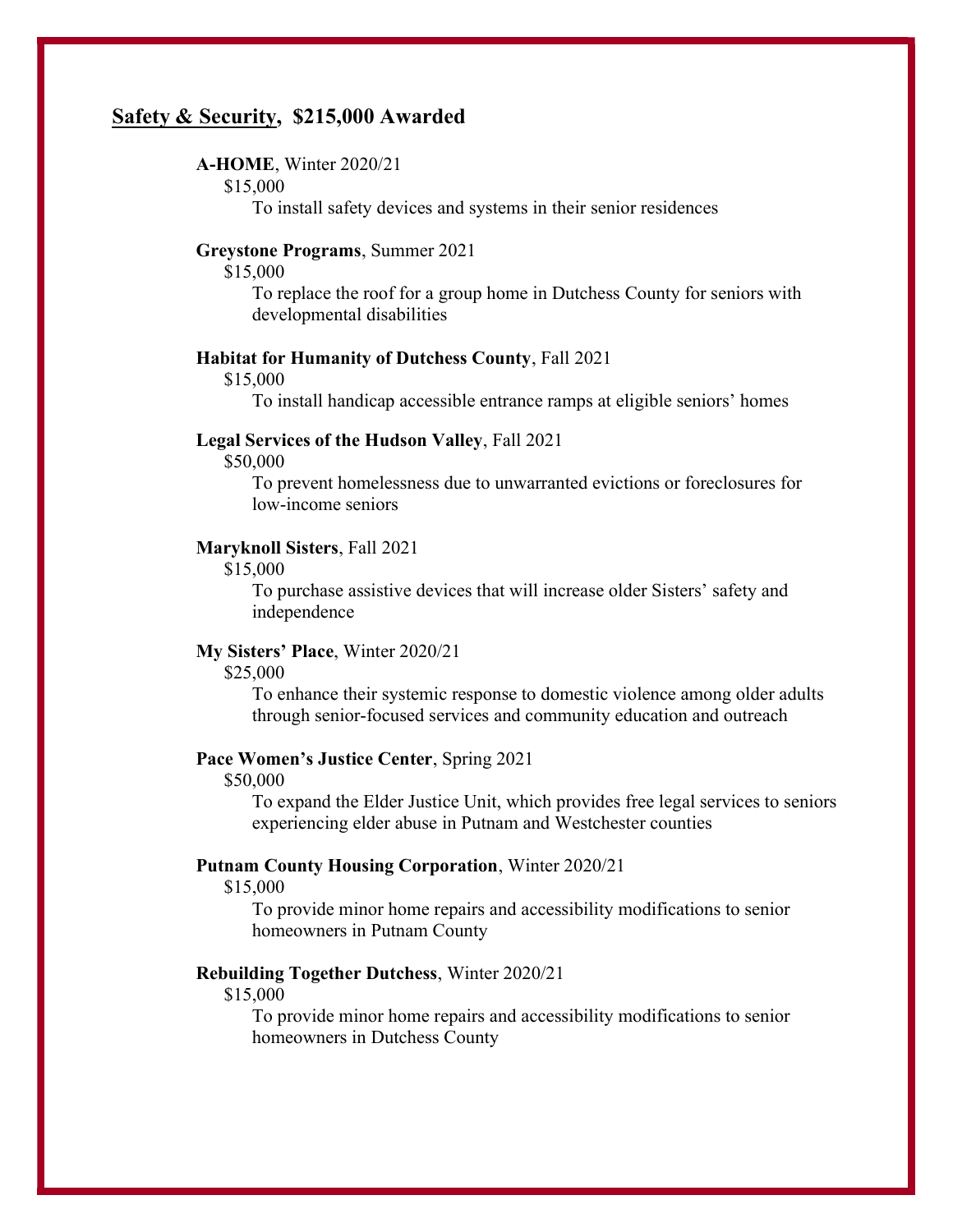## Social Work & Case Management, \$297,581 Awarded

## Alzheimer's Association of the Hudson Valley, Summer 2021

\$40,000

To provide free, high-quality care and support services to underserved families impacted by dementia

#### Catholic Charities Community Services of Westchester, Spring 2021 \$35,000

To provide case management, eviction prevention assistance and technology skills to seniors directly affected by the pandemic in Putnam and Westchester counties

## Cornell Cooperative Extension of Dutchess County, Spring 2021

\$37,500

To support the Relatives as Parents Program, which provides assistance to seniors raising their grandchildren in Dutchess county

## CoveCare Center, Winter 2020/21

\$35,000

To expand their mobile therapy program, which provides assistance to seniors who are unable to access traditional services for mental health or substance abuse issues

## Dutchess County Dept. for Community & Family Services, Winter 2020/21 \$15,000

To provide short-term emergency supportive services to seniors, including home-based care, transportation, and medication/personal care items

## Family Service Society of Yonkers, Summer 2021

\$35,000

To sustain and expand their Kinship program, with a focus on eviction prevention and advocacy for affordable housing policy changes

#### Gilda's Club Westchester, Fall 2021

\$15,000

To provide clinical counseling, peer support groups and educational workshops to older adults and their caregivers living with cancer

## Human Development Services of Westchester, Summer 2021

\$10,081

To provide an accessible, safe place for seniors experiencing a mental health crisis